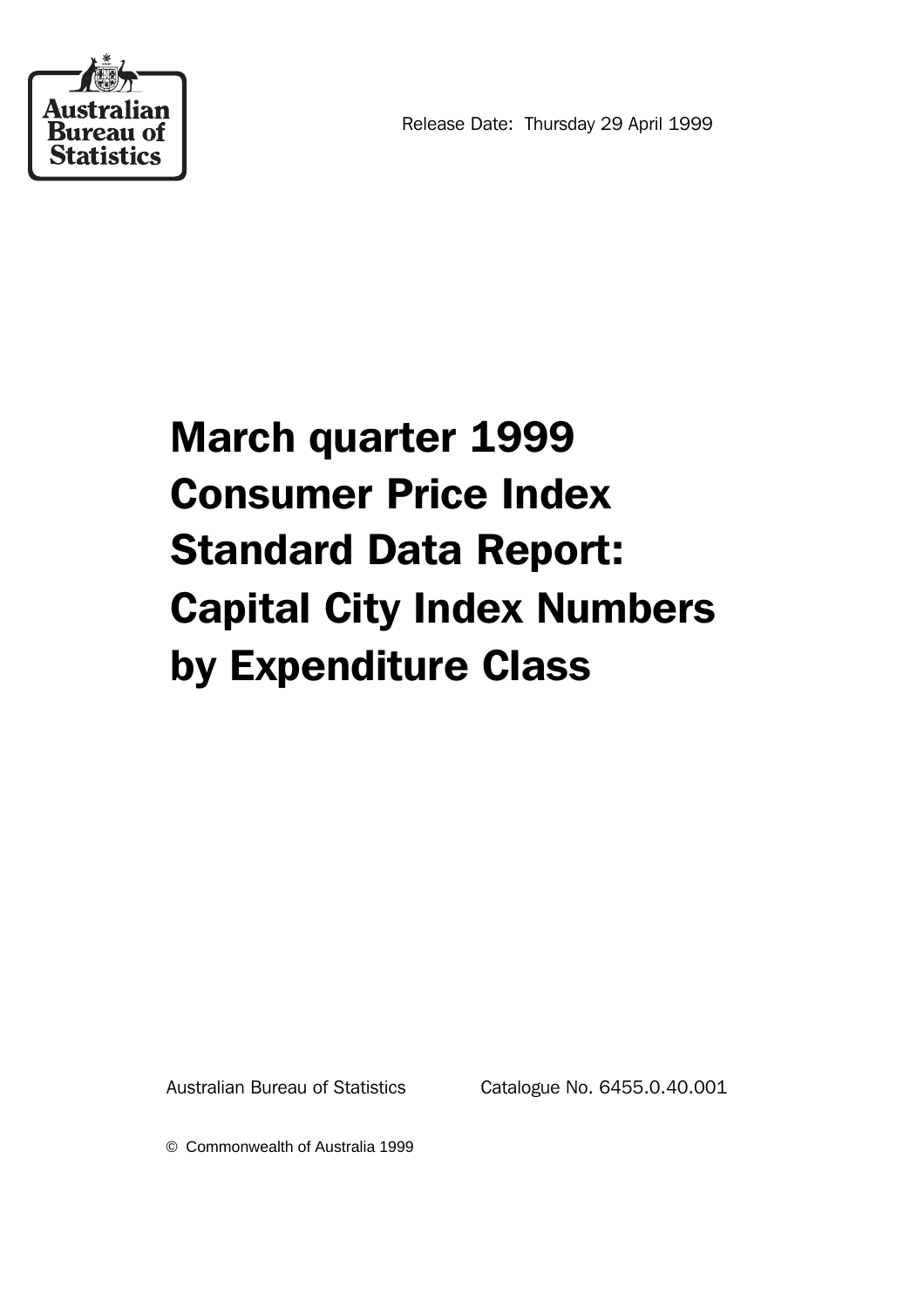## CPI GROUP, SUB-GROUP & EXPENDITURE CLASS, Index Numbers, Mar Qtr 1999(a)

. . . . . . . . . . . . . . . . . . . . . . . . . . . . . . . . . . . . . . . . . . . . . . . . . . . . . . . . . . . . . . . . . . . . . . . . . . . . . . . . . . . . . . . . .

 *Weighted average of*

|                                                |        |                             |       |       |       |        |        |          | eight capit |
|------------------------------------------------|--------|-----------------------------|-------|-------|-------|--------|--------|----------|-------------|
| Group, sub-group and expenditure class         | Sydney | Melbourne Brisbane Adelaide |       |       | Perth | Hobart | Darwin | Canberra | cities      |
|                                                |        |                             |       |       |       |        |        |          |             |
| Food                                           | 129.1  | 125.8                       | 126.4 | 128.0 | 128.4 | 125.5  | 125.6  | 129.0    | 127.5       |
| Dairy and related products                     | 135.7  | 146.8                       | 126.3 | 138.6 | 132.9 | 127.8  | 128.3  | 127.9    | 137.3       |
| Milk and cream                                 | 147.5  | 169.5                       | 132.4 | 157.5 | 148.7 | 134.6  | 132.4  | 135.0    | 152.1       |
| Cheese                                         | 119.3  | 117.9                       | 117.4 | 105.7 | 105.3 | 120.4  | 114.6  | 113.8    | 115.4       |
| Other dairy products                           | 133.0  | 130.4                       | 122.8 | 119.9 | 135.5 | 131.3  | 133.2  | 137.3    | 130.3       |
| Cereal products                                | 141.8  | 137.8                       | 141.9 | 143.5 | 139.1 | 140.4  | 133.8  | 138.9    | 140.1       |
| <b>Bread</b>                                   | 161.2  | 157.5                       | 166.5 | 167.2 | 156.6 | 154.8  | 155.6  | 156.0    | 160.0       |
| Cakes and biscuits                             | 130.3  | 125.9                       | 128.0 | 131.4 | 125.3 | 128.7  | 121.9  | 127.4    | 128.2       |
| <b>Breakfast cereals</b>                       | 119.9  | 124.7                       | 121.5 | 123.2 | 129.1 | 130.7  | 119.6  | 125.4    | 123.3       |
| Other cereal products                          | 126.6  | 124.4                       | 118.9 | 120.3 | 125.7 | 127.9  | 114.7  | 126.7    | 124.2       |
| Meat and seafoods                              | 112.0  | 108.8                       | 110.8 | 112.2 | 110.8 | 109.3  | 118.3  | 109.5    | 110.6       |
| Beef and veal                                  | 103.9  | 100.9                       | 103.3 | 113.6 | 112.2 | 100.0  | 121.5  | 100.7    | 104.4       |
| Lamb and mutton                                | 124.8  | 126.4                       | 129.3 | 124.7 | 109.1 | 120.3  | 115.4  | 117.3    | 123.9       |
| Pork                                           | 114.2  | 111.0                       | 111.0 | 111.5 | 108.3 | 94.4   | 109.8  | 119.2    | 111.8       |
| Poultry                                        | 95.3   | 94.8                        | 91.9  | 106.8 | 91.8  | 100.4  | 118.9  | 99.8     | 95.6        |
| Bacon and ham                                  | 130.7  | 98.9                        | 106.3 | 109.3 | 118.3 | 104.3  | 103.7  | 119.6    | 112.7       |
| Processed meat                                 | 109.8  | 120.1                       | 123.2 | 114.2 | 115.4 | 114.8  | 117.3  | 113.9    | 115.7       |
| Fish and other seafood                         | 115.0  | 107.7                       | 108.5 | 108.2 | 114.1 | 113.5  | 124.2  | 109.5    | 111.7       |
| Fresh fruit and vegetables                     | 125.6  | 115.4                       | 129.4 | 127.4 | 127.4 | 105.7  | 139.3  | 131.1    | 123.0       |
| Fresh fruit                                    | 138.6  | 136.4                       | 141.1 | 153.0 | 149.4 | 114.2  | 158.7  | 145.0    | 140.4       |
| Fresh vegetables                               | 116.2  | 102.3                       | 122.4 | 112.7 | 112.2 | 99.4   | 127.7  | 118.2    | 111.4       |
| Processed fruit and vegetables                 | 124.4  | 113.3                       | 125.6 | 127.6 | 119.8 | 125.6  | 101.7  | 124.4    | 120.9       |
| Processed fruit                                | 134.1  | 123.0                       | 124.7 | 132.4 | 126.5 | 132.8  | 120.9  | 131.8    | 128.5       |
| Processed vegetables                           | 112.0  | 97.8                        | 113.1 | 106.2 | 106.6 | 109.5  | 104.8  | 109.1    | 107.0       |
| Fruit and vegetable juices                     | 130.4  | 120.9                       | 135.8 | 141.3 | 128.6 | 134.0  | 93.9   | 132.3    | 128.5       |
| Soft drinks, ice cream and confectionery       | 143.3  | 143.2                       | 137.2 | 136.2 | 142.3 | 135.8  | 132.1  | 141.8    | 141.4       |
| Soft drinks and cordials                       | 138.6  | 131.3                       | 125.2 | 127.4 | 139.7 | 126.0  | 124.9  | 138.1    | 133.4       |
| Ice cream and ice confectionery                | 142.4  | 170.8                       | 149.4 | 140.4 | 142.8 | 147.0  | 133.8  | 144.7    | 151.5       |
| Sweet and savoury snacks                       | 149.6  | 146.1                       | 148.1 | 145.6 | 145.4 | 141.4  | 141.6  | 143.7    | 147.2       |
| Meals out and take away foods                  | 124.1  | 124.2                       | 121.7 | 125.9 | 126.3 | 123.8  | 124.7  | 129.2    | 124.5       |
| Restaurant meals                               | 128.4  | 122.8                       | 121.4 | 127.2 | 129.2 | 127.6  | 121.0  | 134.2    | 126.2       |
| Take away and fast foods                       | 121.9  | 126.7                       | 122.7 | 125.9 | 127.4 | 121.4  | 127.6  | 126.1    | 124.6       |
| Other food                                     | 134.3  | 123.9                       | 131.5 | 124.6 | 125.9 | 131.9  | 119.8  | 130.4    | 128.8       |
| Eggs                                           | 162.0  | 153.9                       | 131.8 | 110.8 | 126.6 | 124.2  | 112.8  | 156.9    | 145.3       |
| Jams, honey and sandwich spreads               | 143.3  | 131.0                       | 152.2 | 140.0 | 137.0 | 141.7  | 135.4  | 141.0    | 139.7       |
| Tea, coffee and food drinks                    | 142.6  | 137.8                       | 132.9 | 138.9 | 141.2 | 144.4  | 128.4  | 129.7    | 139.1       |
| Food additives and condiments                  | 125.9  | 120.1                       | 127.7 | 122.4 | 124.7 | 128.9  | 114.8  | 121.1    | 123.7       |
| Fats and oils                                  | 125.7  | 108.8                       | 119.2 | 118.7 | 109.5 | 129.9  | 118.5  | 132.1    | 118.0       |
| Food n.e.c.                                    | 129.0  | 118.2                       | 128.3 | 121.8 | 119.8 | 126.5  | 121.6  | 123.6    | 123.7       |
|                                                |        |                             |       |       |       |        |        |          |             |
| <b>Clothing</b>                                | 106.9  | 107.5                       | 104.6 | 103.7 | 104.6 | 104.7  | 103.7  | 107.2    | 106.3       |
| Men's clothing                                 | 107.9  | 110.9                       | 106.5 | 109.4 | 108.1 | 112.9  | 101.4  | 106.1    | 108.9       |
| Men's outerwear                                | 105.6  | 110.3                       | 107.8 | 107.2 | 109.8 | 112.8  | 95.1   | 104.1    | 107.8       |
| Men's shirts                                   | 109.1  | 111.1                       | 97.9  | 107.0 | 100.2 | 110.3  | 96.0   | 111.0    | 108.0       |
| Men's underwear, nightwear and socks           | 115.5  | 109.8                       | 115.5 | 120.3 | 112.2 | 119.4  | 124.3  | 108.4    | 113.9       |
| Women's clothing                               | 108.7  | 108.4                       | 110.2 | 106.5 | 109.9 | 105.4  | 107.8  | 105.8    | 108.5       |
| Women's outerwear                              | 106.8  | 104.7                       | 107.6 | 102.1 | 108.5 | 103.8  | 104.0  | 99.9     | 104.5       |
| Women's underwear, nightwear and hosiery       | 118.6  | 132.0                       | 123.1 | 127.6 | 114.8 | 113.3  | 127.5  | 130.3    | 123.2       |
| Children's and infants' clothing               | 105.4  | 116.4                       | 109.4 | 105.8 | 101.8 | 99.6   | 95.5   | 110.4    | 108.8       |
| Boys' clothing                                 | 107.7  | 115.5                       | 111.6 | 106.1 | 105.6 | 99.1   | 107.2  | 112.2    | 110.0       |
| Girls' clothing                                | 103.1  | 116.5                       | 106.7 | 105.7 | 99.3  | 100.0  | 82.0   | 105.1    | 107.6       |
| Footwear                                       | 99.2   | 99.2                        | 84.9  | 92.0  | 85.9  | 94.5   | 94.7   | 101.9    | 95.8        |
| Men's footwear                                 | 93.6   | 97.1                        | 80.5  | 89.7  | 89.1  | 101.6  | 102.2  | 95.6     | 92.1        |
| Women's footwear                               | 105.2  | 100.9                       | 91.0  | 96.7  | 89.6  | 96.9   | 88.5   | 103.0    | 99.5        |
| Children's footwear                            | 102.8  | 99.9                        | 76.5  | 89.4  | 79.0  | 88.1   | 99.1   | 102.8    | 95.9        |
| Clothing accessories, supplies and services(b) | 101.4  | 97.0                        | 99.5  | 98.1  | 96.9  | 101.8  | 101.1  | 98.8     | 99.2        |
| Clothing accessories(b)                        | 101.6  | 94.4                        | 97.5  | 97.2  | 95.9  | 102.4  | 99.8   | 99.0     | 98.3        |
| Fabrics and knitting wool                      | 103.2  | 93.8                        | 104.0 | 80.6  | 97.0  | 104.2  | 110.8  | 105.4    | 97.9        |
| Clothing services and shoe repair              | 138.9  | 132.4                       | 130.4 | 152.1 | 131.0 | 140.0  | 134.6  | 145.3    | 136.0       |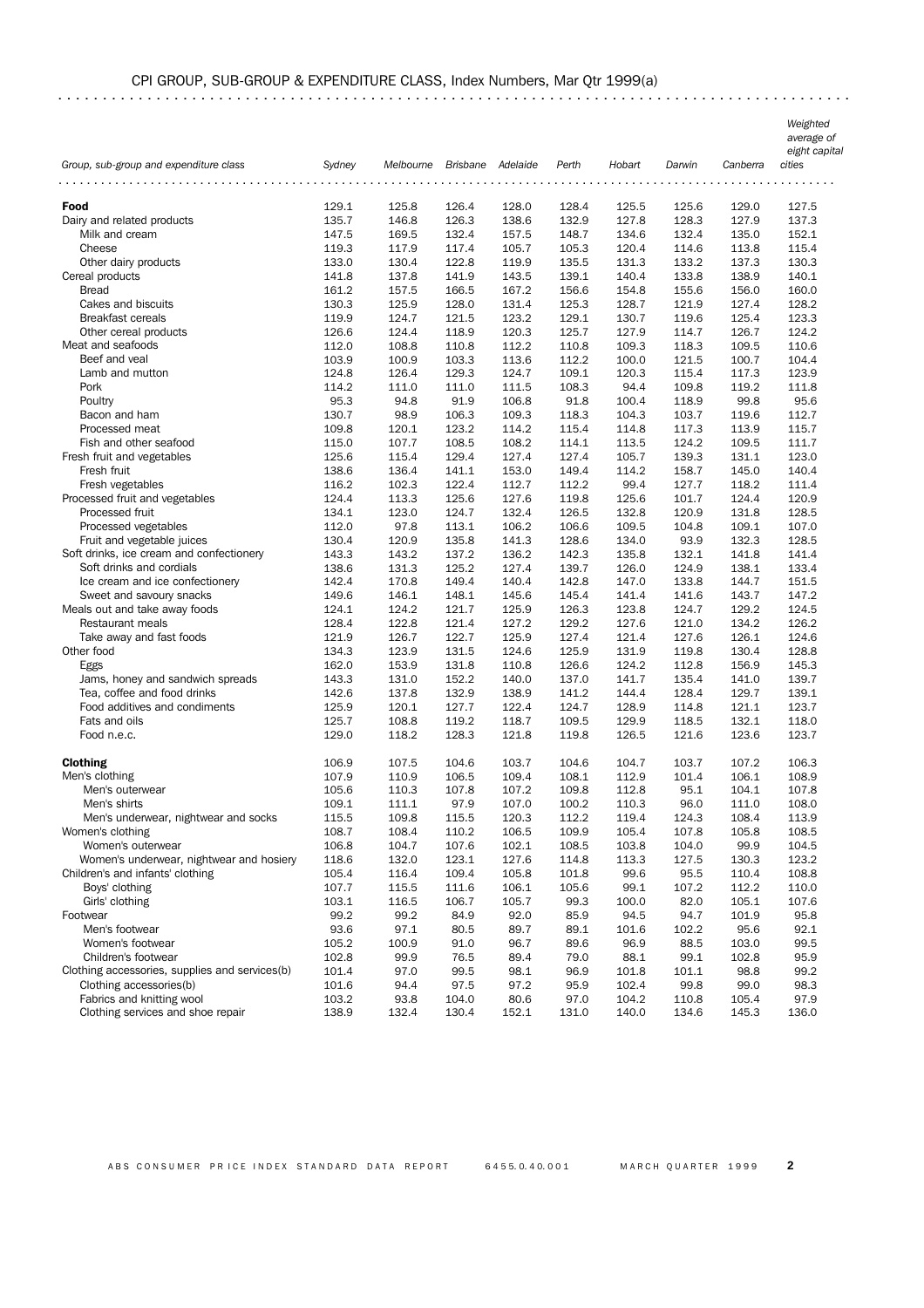## CPI GROUP, SUB-GROUP & EXPENDITURE CLASS, Index Numbers, Mar Qtr 1999(a)

. . . . . . . . . . . . . . . . . . . . . . . . . . . . . . . . . . . . . . . . . . . . . . . . . . . . . . . . . . . . . . . . . . . . . . . . . . . . . . . . . . . . . . . . .

| Weighted   |  |
|------------|--|
| average of |  |

## *eight capital*

|                                          |        |                             |       |       |       |        |        |          | eignt capite |
|------------------------------------------|--------|-----------------------------|-------|-------|-------|--------|--------|----------|--------------|
| Group, sub-group and expenditure class   | Sydney | Melbourne Brisbane Adelaide |       |       | Perth | Hobart | Darwin | Canberra | cities       |
|                                          |        |                             |       |       |       |        |        |          |              |
| <b>Housing</b>                           | 103.8  | 87.3                        | 101.6 | 92.2  | 90.6  | 95.8   | 116.0  | 94.3     | 96.2         |
| Rents                                    | 127.0  | 123.9                       | 111.9 | 119.1 | 111.2 | 115.0  | 125.0  | 113.7    | 122.3        |
| Privately-owned dwelling rents           | 128.3  | 122.7                       | 111.6 | 116.0 | 106.2 | 115.0  | 114.6  | 108.8    | 121.8        |
| Government-owned dwelling rents          | 107.7  | 147.3                       | 124.1 | 133.1 | 156.4 | 116.7  | 150.2  | 127.2    | 126.5        |
| <b>Utilities</b>                         | 116.6  | 126.5                       | 111.7 | 126.4 | 115.2 | 137.4  | 120.1  | 123.9    | 121.5        |
| Electricity                              | 114.4  | 121.7                       | 106.9 | 123.8 | 114.1 | 142.3  | 114.9  | 121.5    | 117.3        |
| Gas                                      | 132.8  | 128.0                       | 114.4 | 136.4 | 110.2 | 156.2  | 141.5  | 144.7    | 128.6        |
| Other household fuel                     | 122.9  | 113.2                       | 0.0   | 107.8 | 120.1 | 101.8  | 0.0    | 126.2    | 115.0        |
| Water and sewerage(b)                    | 100.6  | 100.0                       | 111.0 | 103.0 | 104.4 | 99.5   | 123.2  | 99.5     | 102.6        |
| Other housing                            | 91.7   | 78.7                        | 96.3  | 83.0  | 85.3  | 90.5   | 108.4  | 86.5     | 86.6         |
| House purchase(b)                        | 103.6  | 104.1                       | 100.8 | 103.1 | 102.5 | 100.0  | 101.5  | 100.5    | 103.0        |
| Property rates and charges(b)            | 103.5  | 105.4                       | 101.4 | 101.8 | 103.3 | 102.4  | 103.9  | 101.0    | 103.4        |
| House repairs and maintenance            | 119.8  | 123.5                       | 125.0 | 121.6 | 127.7 | 129.1  | 124.1  | 119.0    | 122.6        |
| House insurance                          | 201.2  | 124.6                       | 164.7 | 121.0 | 152.9 | 158.4  | 133.6  | 334.0    | 159.9        |
|                                          |        |                             |       |       |       |        |        |          |              |
| <b>Household Equipment and Operation</b> | 110.4  | 114.7                       | 116.0 | 112.3 | 112.7 | 119.5  | 105.3  | 115.4    | 113.0        |
| Furniture and floor coverings            | 112.9  | 120.7                       | 126.0 | 115.1 | 119.7 | 124.7  | 122.4  | 122.2    | 118.6        |
| Furniture                                | 111.9  | 125.2                       | 127.8 | 119.8 | 123.5 | 127.4  | 126.9  | 124.7    | 120.8        |
| Floor coverings                          | 119.9  | 107.8                       | 118.9 | 96.6  | 110.6 | 117.5  | 106.3  | 114.7    | 112.7        |
| Household textiles                       | 119.3  | 124.2                       | 122.3 | 121.8 | 120.9 | 113.5  | 116.0  | 124.5    | 121.7        |
| Bedding                                  | 116.8  | 122.3                       | 120.2 | 138.4 | 112.4 | 106.8  | 103.2  | 126.3    | 120.2        |
| Towels, linen and curtains               | 121.9  | 131.2                       | 128.8 | 112.9 | 132.8 | 118.3  | 122.5  | 128.5    | 124.6        |
| Household appliances, utensils and tools | 107.3  | 103.4                       | 111.0 | 104.5 | 107.5 | 107.0  | 104.7  | 112.2    | 106.4        |
| Appliances                               | 107.9  | 105.0                       | 104.6 | 103.2 | 108.1 | 105.2  | 100.2  | 110.0    | 106.2        |
| Tableware, glassware and cutlery         | 97.4   | 87.3                        | 115.8 | 101.5 | 76.2  | 80.9   | 97.5   | 121.4    | 96.1         |
| Household utensils                       | 105.5  | 103.5                       | 124.8 | 106.8 | 110.8 | 120.9  | 109.4  | 115.9    | 107.3        |
| Tools                                    | 113.2  | 107.8                       | 114.5 | 109.8 | 118.5 | 117.6  | 111.7  | 109.8    | 112.1        |
| Household supplies                       | 126.1  | 121.0                       | 128.3 | 122.8 | 119.4 | 124.0  | 119.3  | 127.1    | 123.9        |
| Household cleaning agents                | 122.3  | 118.6                       | 121.3 | 121.1 | 112.3 | 122.3  | 115.3  | 125.6    | 120.0        |
| Pet foods, pets and supplies             | 129.1  | 129.9                       | 137.5 | 129.6 | 129.3 | 129.3  | 115.8  | 130.0    | 130.8        |
| Other household supplies                 | 127.7  | 119.9                       | 126.0 | 120.2 | 119.3 | 121.9  | 122.0  | 127.3    | 123.5        |
| Household services                       | 151.8  | 145.9                       | 157.7 | 147.5 | 178.0 | 179.3  | 107.8  | 163.5    | 152.8        |
| Pet services including veterinary        | 150.5  | 151.4                       | 147.1 | 149.4 | 151.9 | 142.3  | 114.5  | 149.1    | 149.0        |
| House contents insurance                 | 161.1  | 139.9                       | 167.7 | 137.4 | 216.1 | 248.5  | 132.2  | 240.5    | 158.6        |
| Repairs to household durables            | 132.2  | 151.5                       | 142.3 | 142.7 | 155.3 | 138.2  | 115.9  | 147.5    | 141.8        |
| Domestic services(b)                     | 101.2  | 103.9                       | 103.2 | 105.1 | 101.0 | 105.1  | 93.6   | 100.3    | 102.4        |
| Postal and communication services        | 101.2  | 101.3                       | 103.2 | 100.2 | 100.8 | 100.5  | 95.0   | 100.3    | 101.2        |
| Postal services                          | 111.6  | 111.6                       | 111.6 | 111.6 | 111.6 | 111.6  | 111.6  | 111.5    | 111.5        |
| Communication services                   | 100.1  | 100.2                       | 102.2 | 98.6  | 99.5  | 99.3   | 93.5   | 98.9     | 100.0        |
|                                          |        |                             |       |       |       |        |        |          |              |
| <b>Transportation</b>                    | 122.5  | 119.9                       | 120.5 | 120.9 | 121.1 | 118.4  | 119.1  | 126.5    | 121.2        |
| Private motoring                         | 120.3  | 117.1                       | 117.9 | 119.4 | 119.2 | 117.1  | 118.6  | 124.6    | 119.0        |
| Motor vehicles                           | 106.2  | 104.4                       | 105.1 | 107.3 | 104.3 | 107.1  | 111.4  | 105.8    | 105.5        |
| Automotive fuel                          | 112.9  | 111.3                       | 103.9 | 112.2 | 107.1 | 107.1  | 115.8  | 114.7    | 110.7        |
| Vehicle insurance                        | 152.2  | 143.1                       | 165.9 | 180.8 | 167.8 | 145.4  | 178.8  | 186.2    | 154.5        |
| Motor vehicle repair and servicing       | 123.1  | 119.6                       | 127.4 | 126.4 | 124.8 | 120.8  | 114.9  | 123.9    | 122.8        |
| Motor vehicle parts and accessories      | 105.8  | 110.5                       | 92.2  | 109.8 | 110.4 | 104.1  | 114.2  | 114.0    | 107.5        |
| Other motoring charges                   | 139.1  | 231.6                       | 142.2 | 144.0 | 191.6 | 166.2  | 134.8  | 179.7    | 158.0        |
| Urban transport fares                    | 147.0  | 170.2                       | 153.6 | 160.3 | 170.2 | 154.5  | 136.9  | 171.8    | 157.0        |
|                                          |        |                             |       |       |       |        |        |          |              |
| <b>Alcohol and tobacco</b>               | 173.9  | 167.6                       | 169.5 | 171.8 | 159.4 | 161.5  | 162.1  | 164.2    | 169.2        |
| Alcoholic drinks                         | 138.8  | 129.9                       | 131.0 | 141.8 | 136.0 | 132.6  | 131.4  | 133.3    | 135.2        |
| Beer                                     | 139.2  | 133.1                       | 131.4 | 143.0 | 137.1 | 134.3  | 128.8  | 131.3    | 136.4        |
| Wine                                     | 134.1  | 123.9                       | 130.3 | 138.6 | 127.7 | 127.1  | 134.1  | 133.6    | 130.0        |
| <b>Spirits</b>                           | 142.8  | 128.6                       | 130.5 | 147.7 | 140.5 | 135.3  | 133.8  | 140.5    | 137.0        |
| Cigarettes and tobacco                   | 249.0  | 255.3                       | 262.3 | 251.0 | 227.3 | 231.3  | 241.7  | 247.6    | 250.3        |
|                                          |        |                             |       |       |       |        |        |          |              |